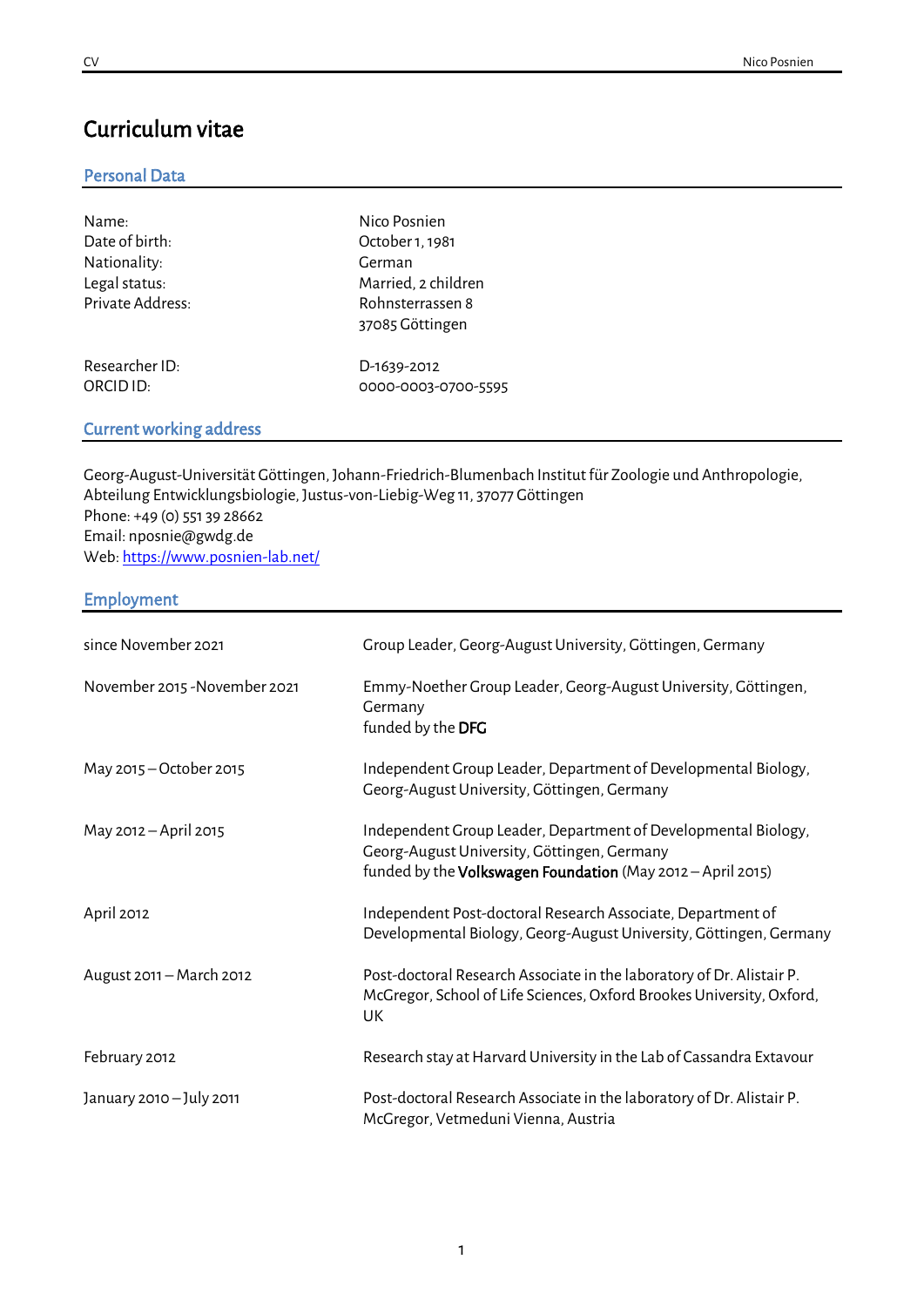| September 2009 - December 2009 | Post-doctoral Research Associate in the laboratory of Prof. Dr. Gregor<br>Bucher, Junior Research Group Developmental Genetics, Georg-August<br>University, Göttingen, Germany                                                                                                                                                                                                                    |
|--------------------------------|---------------------------------------------------------------------------------------------------------------------------------------------------------------------------------------------------------------------------------------------------------------------------------------------------------------------------------------------------------------------------------------------------|
| <b>Education</b>               |                                                                                                                                                                                                                                                                                                                                                                                                   |
| July 2006 - September 2009     | Dr. rer. nat.<br>Junior Research Group Developmental Genetics, Georg-August-<br>University, Göttingen, Germany<br>Supervised by Prof. Gregor Bucher<br>Thesis title: "Function and Evolution of highly conserved head genes in<br>the red flour beetle Tribolium castaneum"<br>Date of Promotion: 17 <sup>th</sup> September 2009<br>Grade: summa cum laude                                       |
| October 2001 - June 2006       | Diploma<br>Georg-August-University Göttingen, Germany<br>Main subjects: Developmental Biology, Human Genetics, Zoology<br>Thesis title: "The Tribolium castaneum gene Tc-optix/six3 and the<br>evolution of the labrum"<br>Date of Diploma: 20 <sup>th</sup> June 2006<br>Grades by subject: Entwicklungsbiologie (sehr gut), Zoologie (sehr gut),<br>Humangenetik (gut)<br>Final Grade: sehr gut |

#### Awards & Prizes

2019 Walther-Arndt-Forschungspreis of the German Zoological Society (DZG) (awarded at the DZG Meeting in Jena, September 13, 2019)

## University and Community Organization | Memberships

| since 2022    | Employee representative at the board of the Johann-Friedrich-Blumenbach Institute for<br>Zoology und Anthropology                          |
|---------------|--------------------------------------------------------------------------------------------------------------------------------------------|
| since 2021    | Member of the Society for Molecular Biology and Evolution (SMBE)                                                                           |
| $2016 - 2020$ | Employee representative at the board of the Johann-Friedrich-Blumenbach Institute for<br>Zoology und Anthropology                          |
| $2016 - 2020$ | Scientific Cluster Representative ("Science & Technology") of the University Göttingen<br>within the U4 network                            |
| since 2019    | Deputy Spokesperson of the "International Max Planck Research School for Genome<br>Science" (IMPRS-GS), Göttingen, Germany                 |
| since 2019    | Recommender for Peer Community in Genomics (PCI Genomics)                                                                                  |
| since 2018    | Council Member European Society for Evolutionary Developmental Biology (EED)                                                               |
| since 2018    | Speaker of "Developmental Biology" Section of the German Zoological Society (DZG)                                                          |
| since 2018    | Member and deputy representative of academic employees of the Center for Integrated<br>Breeding Research (CiBreed), Göttingen, Germany     |
| since 2017    | Head of "Transcriptomics" work group of the European Drosophila Population Genomics<br>Consortium (DrosEU)                                 |
| since 2017    | Member of the examination committee of the MSc/PhD program Developmental, Neural,<br>and Behavioral Biology, University Göttingen, Germany |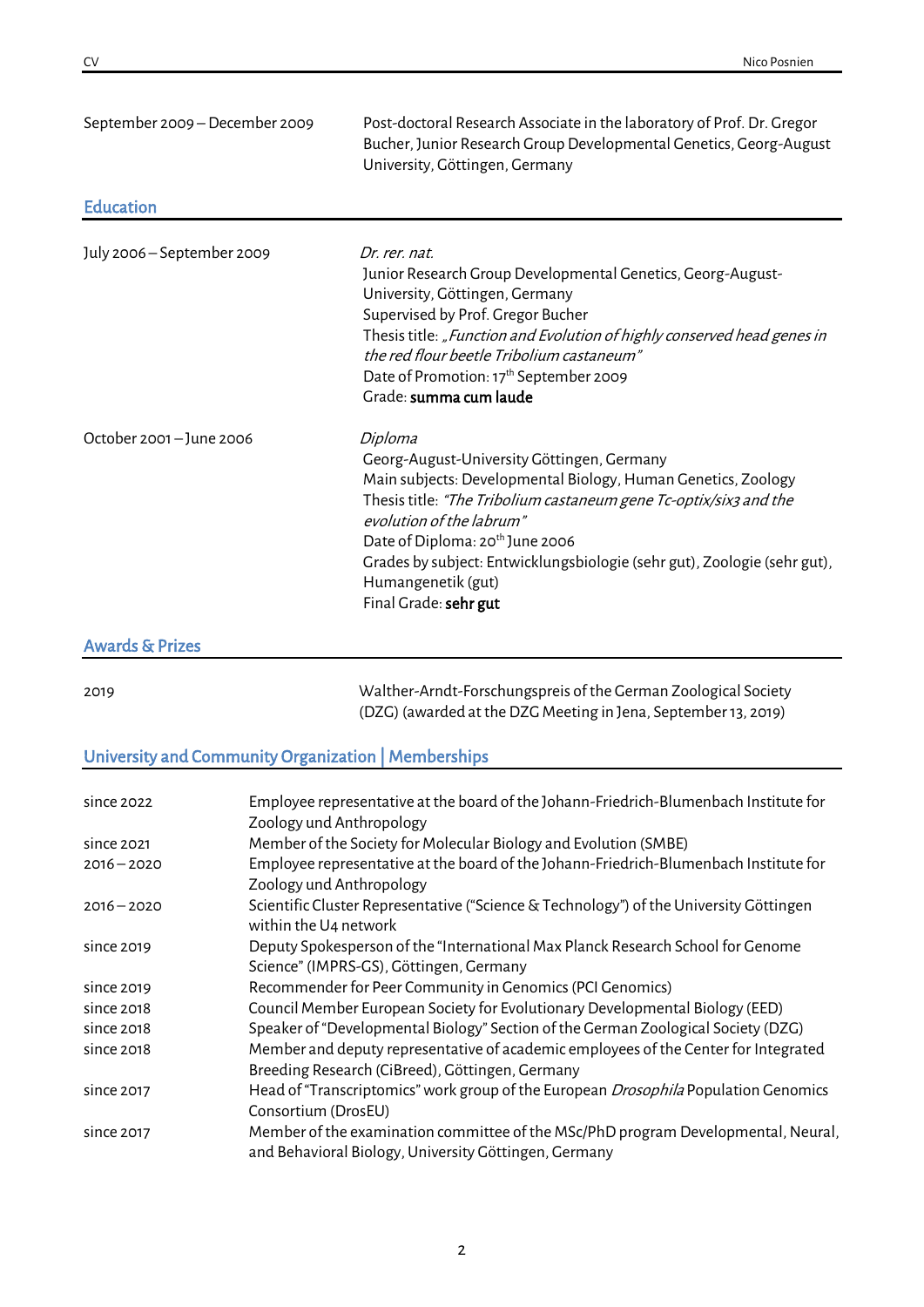| since 2017      | Member of the program committee of the "International Max Planck Research School for<br>Genome Science" (IMPRS-GS), Göttingen, Germany |
|-----------------|----------------------------------------------------------------------------------------------------------------------------------------|
| since 2017      | Recommender for Peer Community in Evolutionary Biology (PCI Evol Bio)                                                                  |
| 2016            | Member of the Commission "Mitarbeiterkonzept der Fakultät für Biologie und<br>Psychologie" at the University Göttingen                 |
| since 2014      | Member of the European Drosophila Population Genomics Consortium (DrosEU)                                                              |
| since 2014      | Member of Verband Biologie, Biowissenschaften & Biomedizin in Deutschland (VBIO)                                                       |
| since 2013      | Member of Junior European <i>Drosophila</i> Investigators (JEDI)                                                                       |
| since 2012      | Member of the German Zoological Society (DZG)                                                                                          |
| since 2012      | Member of Göttingen Graduate School for Neurosciences and Molecular Biosciences<br>(CGNB)                                              |
| since 2012      | Member of Göttingen Center for Molecular Biosciences (GZMB)                                                                            |
| since 2012      | Coordinator of GOEvol Consortium; trigger collaboration in the field Evolutionary Biology<br>in Göttingen                              |
| since 2006      | Member of the European Society for Evolutionary Developmental Biology (EED)                                                            |
| <b>Reviewer</b> |                                                                                                                                        |

#### **Journals**

eLife, Development, Molecular Biology and Evolution, Bioinformatics, Genome Biology and Evolution, Frontiers in Ecology and Evolution, Journal of Evolutionary Biology, Frontiers in Zoology, Scientific Reports, Insect Molecular Biology, Development Genes and Evolution, Evolution & Development, Acta Zoologica, PloS One, Gene, International Journal of Developmental Neuroscience, PeerJ, Data in Brief

#### Funding sources

Deutsche Forschungsgemeinschaft (DFG), Research Fund - Flanders (FWO), The Leverhulme Trust, Agence Nationale de la Recherche (ANR), Estonian Research Council

#### Editor

Associate Editor for Frontiers in Ecology and Evolution

Editor of Research Topic: "Evolution of postembryonic development" in Frontiers in Ecology and Evolution Editor for Development, Genes and Evolution Guest Editor for "Size and Shape" Special Issue in Development, Genes and Evolution Guest Editor for "Molecular Evolution and Functional Bioinformatics of Arthropods" Special Issue in Genes

## Other scientific activities

2022

■ Co-Organizer of the virtual DZG Graduate Meeting "Mind the gap: From Genotype to Phenotype and the role of Modelling, Genomic Prediction, and Development" March 2022 (co-organizer: Natascha Zhang, Munich)

2021

■ Co-Organizer of Section Symposium of the FG Entwicklungsbiologie as part of the 113<sup>th</sup> Annual Meeting of the German Zoological Society, August/September 2021 (co-organizer: Natascha Zhang, Munich)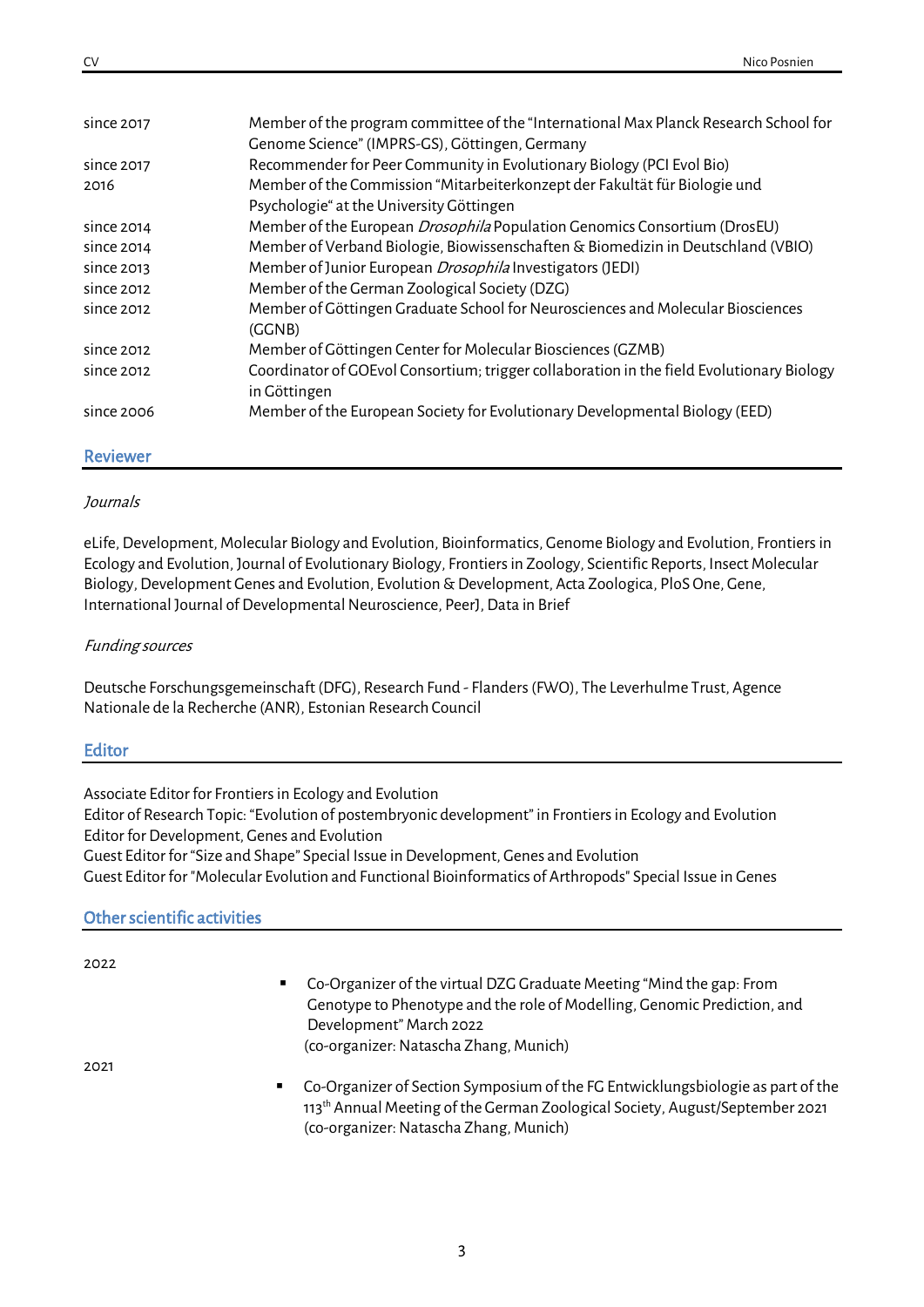| 2020      |                                                                                                                                                                         |
|-----------|-------------------------------------------------------------------------------------------------------------------------------------------------------------------------|
|           | Co-Organizer of Virtual Meeting of the Developmental Biology Section of the<br>German Zoological Society, September 2020                                                |
|           | (co-organizer: Natascha Zhang, Munich)                                                                                                                                  |
| 2019<br>٠ | Teacher at SPIRIT Summer School "Molecular Zoology", September 2019,                                                                                                    |
|           | Göttingen                                                                                                                                                               |
| ٠         | Co-Organizer of DZG Satellite Symposium "Haeckel's legacy" as part of the 112 <sup>th</sup><br>Annual Meeting of the German Zoological Society, September 11, 2019      |
|           | (co-organizers: Natascha Zhang, Munich; Benjamin Naumann, Jena)                                                                                                         |
| ٠         | Organization of DZG Graduate Meeting "Evo-Devo in Germany: Status-Quo and                                                                                               |
|           | future directions", March 4-6, 2019 (co-organizer: Natascha Zhang, Munich)                                                                                              |
| 2018      |                                                                                                                                                                         |
| ٠         | Co-Organizer of GOEvol VI Meeting, "#Sensation @GOEEvolution 2018",<br>September 27-28, Göttingen (as part of GOEvol Consortium)                                        |
| ٠         | Co-Organizer of Workshop "CRISPR/Cas-Applications in Developmental Biology"<br>at 111 <sup>th</sup> Annual Meeting of the German Zoological Society, September 11, 2018 |
|           | (co-organizers: Susanne Önel, Gregor Bucher)                                                                                                                            |
| ٠         | Organization of the Symposium "Going beyond embryos - evolution of                                                                                                      |
|           | postembryonic development" as part of the 7th meeting of the European Society                                                                                           |
|           | for Evolutionary Developmental Biology (EED), July 2018 (co-organizer: Micael                                                                                           |
|           | Reis, Uni Göttingen)                                                                                                                                                    |
| 2017      | Teacher at SPIRIT Summer School "Molecular Zoology", August 2017, Göttingen                                                                                             |
| ٠         | Member of poster price committee (judge) at annual Meeting of the German                                                                                                |
|           | Society of Developmental Biology (GFE) in Kiel, March 2017                                                                                                              |
| ٠         | Organization of the 3rd International SpiderWeb Meeting in March 2017 (with                                                                                             |
|           | Nikola-Michael Prpic-Schäper) (responsible for program and fundraising)                                                                                                 |
| ٠         | Organization of the Symposium "The evolutionary diversity of nervous system                                                                                             |
|           | development - from worms to humans" as part of the 12th Göttingen Meeting of                                                                                            |
|           | the German Neuroscience Society, March 2017 (with Max Farnworth, University                                                                                             |
|           | Göttingen)                                                                                                                                                              |
| 2016      |                                                                                                                                                                         |
| ٠         | Organizer of the GOEvol V Meeting, Göttingen, October 2016; "Networks in                                                                                                |
|           | Biology" (as part of GOEvol Consortium)                                                                                                                                 |
| ٠         | Organization of the Symposium "Micro-Evo-Devo - Integrating evolution,                                                                                                  |
|           | development and population genetics" as part of the sixth meeting of the                                                                                                |
|           | European Society for Evolutionary Developmental Biology (EED), July 2016 (co-                                                                                           |
|           | organizer: Sebastian Kittelmann, Oxford Brookes University, UK)                                                                                                         |
| 2015      |                                                                                                                                                                         |
| ٠         | Organization of the GOEvol IV Meeting, Göttingen, February 2015 (as part of                                                                                             |
|           | <b>GOEvol Consortium</b>                                                                                                                                                |
| 2014      |                                                                                                                                                                         |
| ٠         | Member of poster price committee (judge) at biannual Meeting of the European                                                                                            |
|           | Society for Evolutionary Developmental Biology (EED) in Vienna, Austria, July                                                                                           |
| ٠         | 2014<br>Main organizer of Symposium "Size and Shape - Integration of morphometrics,                                                                                     |
|           | mathematical modelling, developmental and evolutionary biology", April 2014,                                                                                            |
|           | Göttingen                                                                                                                                                               |
| 2013      |                                                                                                                                                                         |
| ٠         | Organization of the GOEvol III Meeting, Göttingen (responsible for scientific                                                                                           |
|           | program and fundraising) (as part of GOEvol Consortium)                                                                                                                 |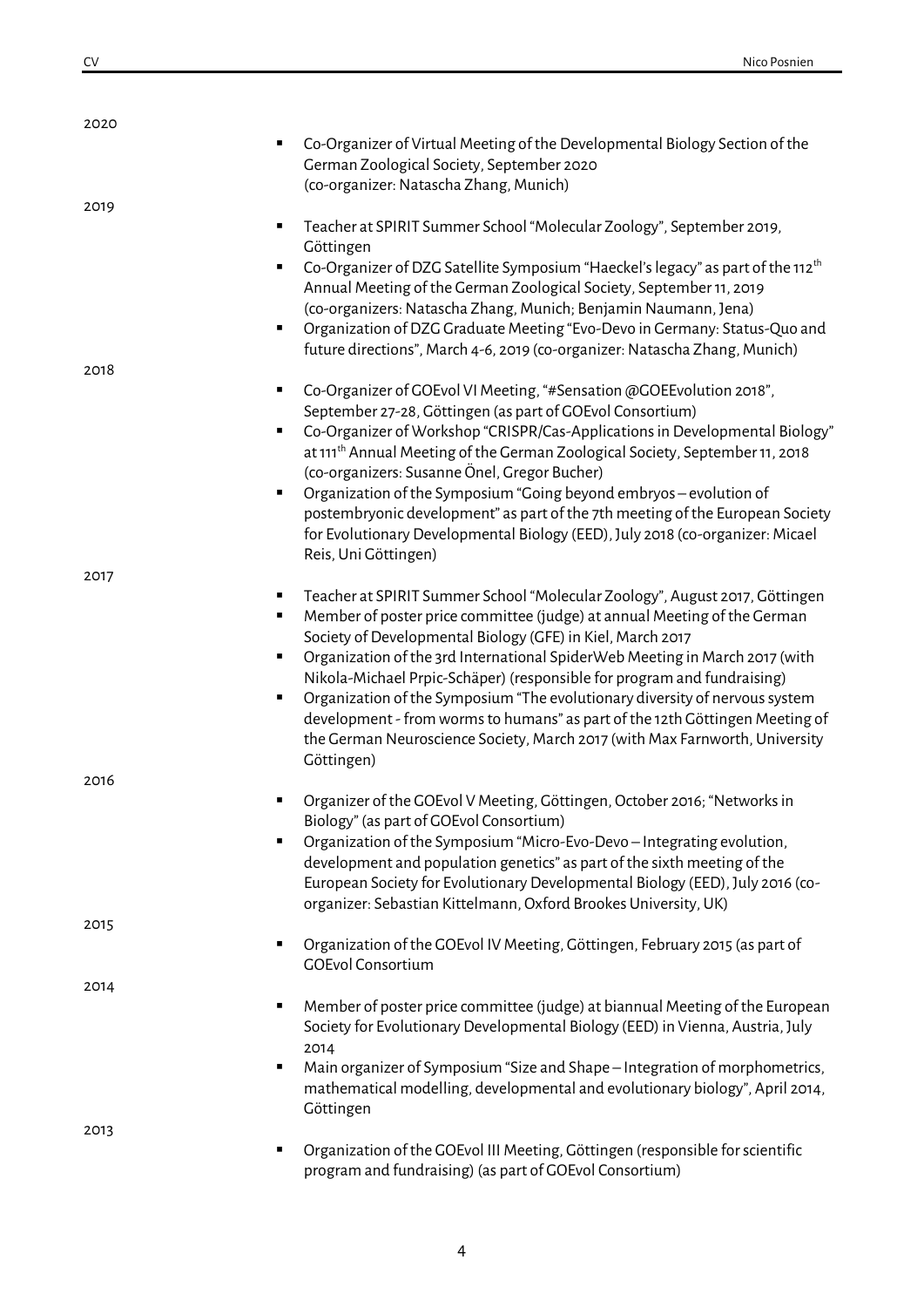2012

| ZUIZ<br>$\blacksquare$<br>٠<br>٠ | Organization of Next Generation Sequencing Workshop as part of GOEvol<br>Meeting, Göttingen<br>Organization of the GOEvol II Meeting, Göttingen (as part of GOEvol Consortium)<br>Organization of the GZMB Summer Symposium, Göttingen (with two other<br>Junior Group Leaders) |
|----------------------------------|---------------------------------------------------------------------------------------------------------------------------------------------------------------------------------------------------------------------------------------------------------------------------------|
| <b>Key qualifications</b>        |                                                                                                                                                                                                                                                                                 |
| 2018                             |                                                                                                                                                                                                                                                                                 |
| ٠                                | Workshop "Creating the conditions for research success - Approaches to research<br>and publication strategy for research group leaders" by Iain Patten (Göttingen)                                                                                                              |
| since 2017                       |                                                                                                                                                                                                                                                                                 |
| ٠                                | Coordination of Junior Group Leader Peer Group with focus on Leadership skills                                                                                                                                                                                                  |
| since 2016<br>п                  | Member of Junior Group Leader Peer Group with focus on Leadership skills                                                                                                                                                                                                        |
| 2015                             |                                                                                                                                                                                                                                                                                 |
| ٠                                | Art of Leadership (Göttingen)                                                                                                                                                                                                                                                   |
| ٠                                | Convincing self-presentation in academic talks (Göttingen)                                                                                                                                                                                                                      |
| п                                | Strengths-Based Leadership (Göttingen)                                                                                                                                                                                                                                          |
| 2014<br>٠                        | Workshop Peer Coaching (Göttingen)                                                                                                                                                                                                                                              |
| ٠                                | Career Essentials: My Project Management Skills (Göttingen)                                                                                                                                                                                                                     |
| ٠                                | Career Essentials: Leading without Leadership Position (Göttingen)                                                                                                                                                                                                              |
| ٠                                | Medienkompetenz-Schreiben und verstanden werden (Hannover, NAWIK;<br>VolkswagenStiftung)                                                                                                                                                                                        |
| ٠                                | Grant Writing Workshop (Göttingen)                                                                                                                                                                                                                                              |
| п                                | Webdesign Workshop (Göttingen)                                                                                                                                                                                                                                                  |

#### Oral Presentations (only invited)

"Functional genomics for non-model organisms – opportunities and challenges". Coordination meeting for the DFG Priority Programme "Genomic Basis of Evolutionary Innovations (GEvol)" (SPP 2349). July, 15, 2021

"Morphology meets Genomics - Evolution of visual system development in Drosophila". Advanced Master Course "Evolutionary Biology", University of Konstanz, May 2021

"Multiple loci linked to inversions are associated with eye size variation in species of the Drosophila virilis phylad". 13th Annual Arthropod Genomics Symposium (Virtual Conference), July 21-23, 2020

"Evolution of visual system development – morphology meets genomics". Seminar Series, Christian-Albrechts-University Kiel, May 2019

"*Micro-Evo-Devo: Morphology meets Genomics".* 8<sup>th</sup> DrosEU Workshop, Barcelona, Spain, April 2019

"Evolution of visual system development – morphology meets genomics". Seminar Series, Hamburg University, May 2018

"Evolution of visual system development in Drosophila – morphology meets genomics". Seminar Series, CABD, Sevilla, Spain, March 2018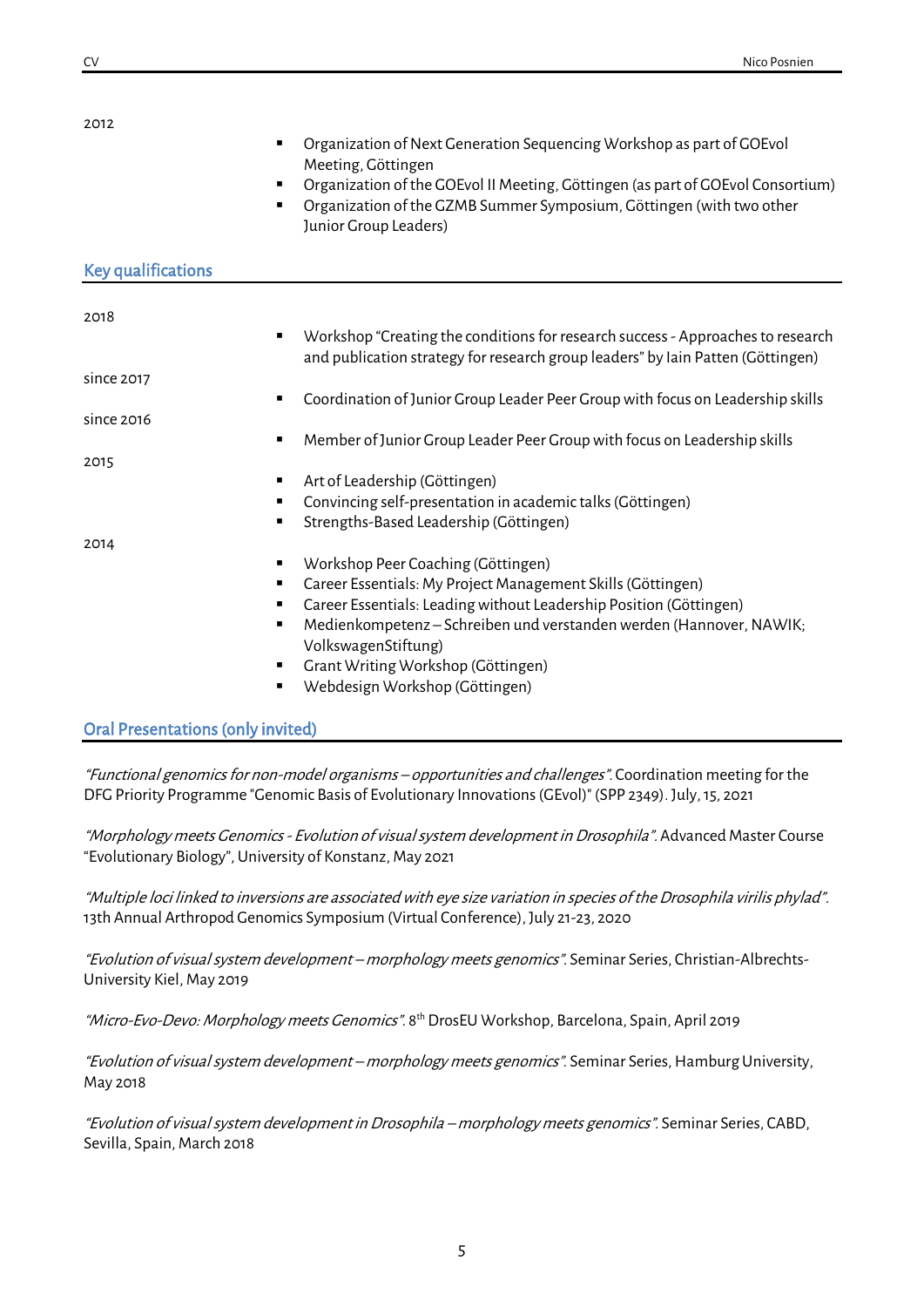"Evolution of visual system development in Drosophila – morphology meets genomics". Seminar Series, Queen Mary University London, UK, December 2017

"Systems-Evo-Devo: Evolution of developmental gene regulatory networks". Seminar Series, Ludwig-Maximilians-Universität München, Fakultät für Biologie, Biozentrum, October 2016

"Comparative transcriptomics of head development in closely related Drosophila species". Seminar Series, Institute of Functional Genomics of Lyon (IGFL), Lyon, France, February 2016

"Evo-devo in the omics era: Comparative transcriptomics of head development in closely related Drosophila species". Seminar Series, Geocenter, University Uppsala, Sweden, November 2015

"Evolution of the head developmental gene regulatory network in three closely related Drosophila species". Biology Seminar Series, University Rostock, Germany, January 2015

"Establishment of genomics and transcriptomics resources and their use in understanding visual system development in Parasteatoda tepidariorum". 2nd International SpiderWeb Meeting, Jena, Germany, September 2014

"Genomics approaches for emerging model organisms – an overview". iBeetle workshop: How to establish functional genetics in Zoology, Göttingen, Germany, September 2014

"Evolution of the head developmental gene regulatory network in three closely related Drosophila species".  $2^{nd}$  Eco-Evo-Devo Postgraduate Summer School, Oxford Brookes University, Oxford, UK, August 2014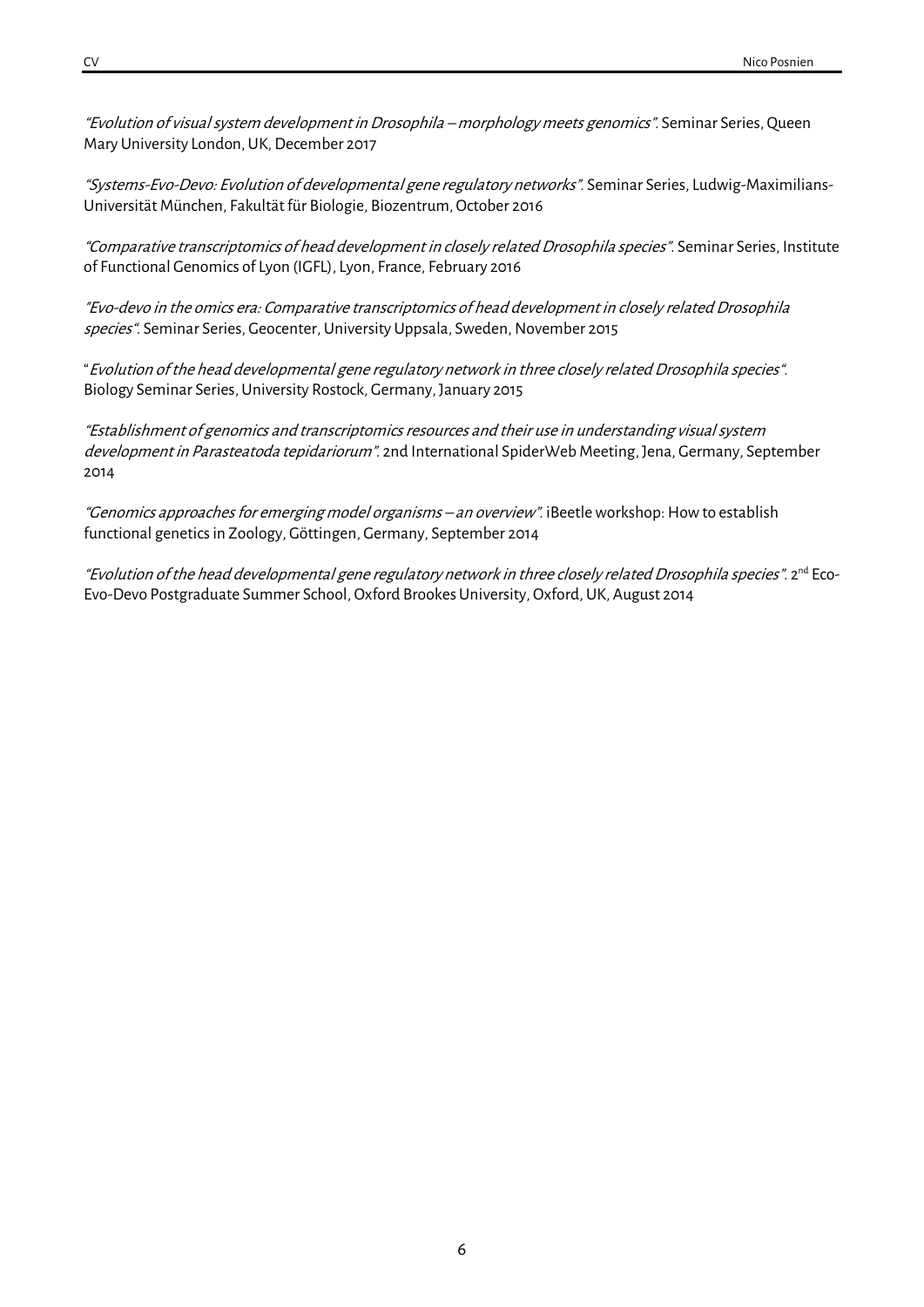# **Publications**

## Summary

|                                                                                                          |           | all                                     | since 2017 |
|----------------------------------------------------------------------------------------------------------|-----------|-----------------------------------------|------------|
| 29 research articles in peer-reviewed journals<br>5 reviews in peer-reviewed journals<br>3 book chapters | Citations | 2.892                                   | 1,489      |
|                                                                                                          | h-index   | 24                                      | 19         |
|                                                                                                          | i10-index | 32                                      | 31         |
|                                                                                                          |           | based on Google Scholar (June 16, 2022) |            |

### In revision, submitted, in preparation

Wiegleb G, Reinhardt S, Dahl A, Posnien N (in revision at Frontiers in Zoology) "Tissue dissociation for single-cell RNA-sequencing for low amounts of input material" preprint: doi: 10.21203/rs.3.rs-1623239/v1

Torres-Oliva M\*, Buchberger E\*, Buffry AD\*, Kittelmann M, Sumner-Rooney L, Gaspar PMC, Bullinger GC, Guerrero G, Casares F, Arif S#, Posnien N#, Nunes DDS#, McGregor AP#, Almudi I# (in prep) "Differences in *orthodenticle* expression promote ommatidial size variation between *Drosophila* species." \*equal contribution #corresponding authors preprint: doi: 10.1101/2021.03.17.435774

Lu T-H, Wiegleb G, Reim L, Ahrend J, Torres-Oliva M, Buchberger E, Posnien N (in prep) "Genes related to peripodial epithelium development contribute to natural variation in eye size and shape between *Drosophila* melanogaster and D. mauritiana"

Dang TKL<sup>\*</sup>, Reis M<sup>\*</sup>, Posnien N (in prep) "Integration of multi-omics data reveals cellular processes underlying eye size variation between *Drosophila americana* and *D. novamexicana*" \*equal contribution

Torres-Oliva M\*, Buchberger E\*, Almudi I, Lu T-H, Posnien N(in prep) "Regulatory divergence in closely related Drosophila species depends on the architecture of developmental gene regulatory networks." \*equal contribution

## Research Articles and Reviews

Posnien N#, Beldade P, Casares F (2022) Editorial: Evolution of Postembryonic Development. Front. Ecol. Evol. 10:859670 #corresponding author doi: 10.3389/fevo.2022.859670

Reis M<sup>\*</sup>, Siomava N<sup>\*</sup>, Wimmer EA, Posnien N (2021). Conserved and Divergent Aspects of Plasticity and Sexual Dimorphism in Wing Size and Shape in Three Diptera. Front. Ecol. Evol. 9:660546. doi: 10.3389/fevo.2021.660546 \*equal contribution

Buchberger E, Bilen A, Ayaz S, Salamanca D, Matas de las Heras C, Niksic A, Almudi I, Torres-Oliva M, Casares F, Posnien N (2021). Variation in pleiotropic hub gene expression is associated with interspecific differences in head shape and eye size in *Drosophila. Molecular Biology and Evolution*; msaa335.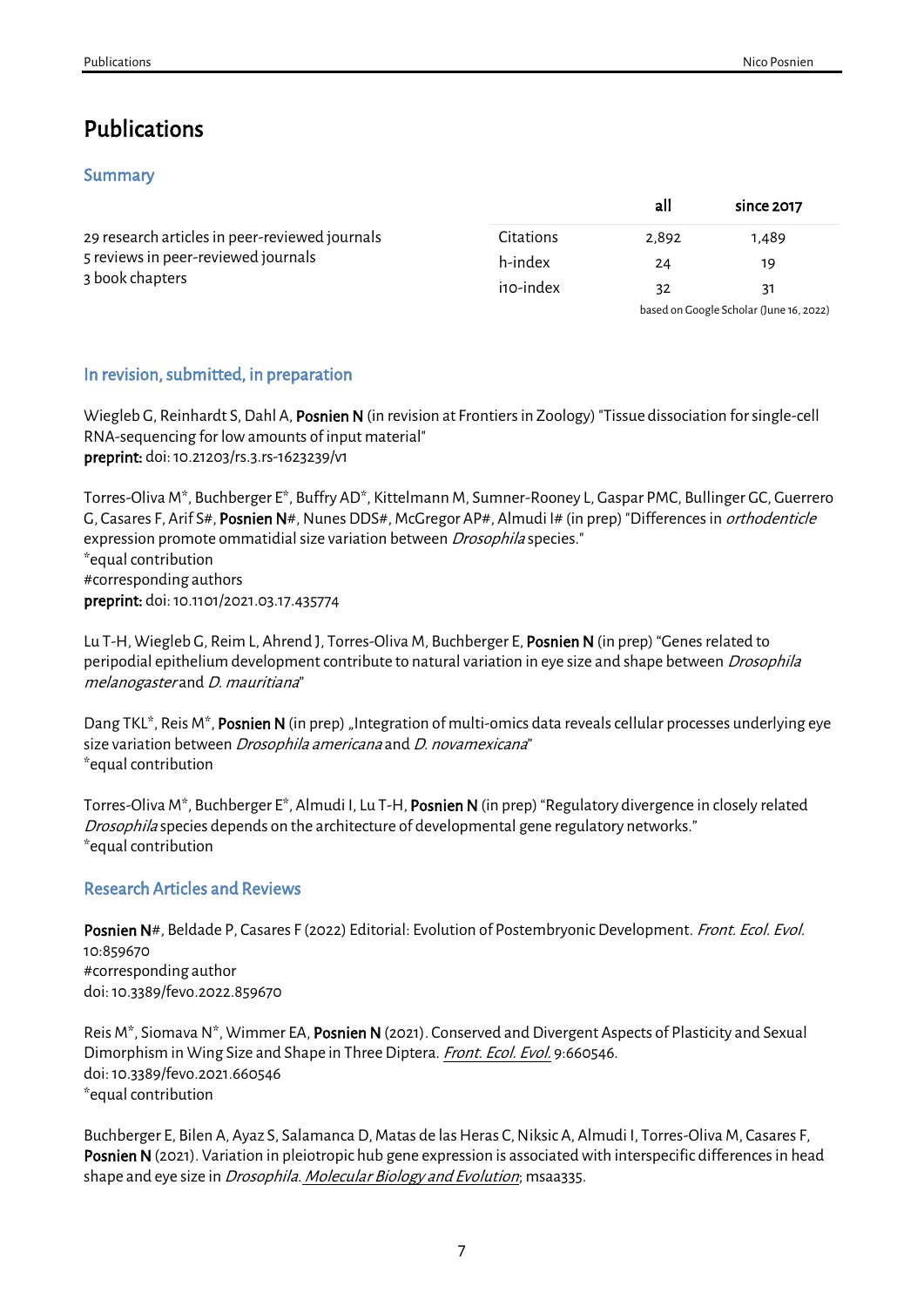doi: 10.1093/molbev/msaa335

Reis M, Wiegleb G, Claude J, Lata R, Horchler B, Ha N-T, Reimer C, Vieira CP, Vieira J, Posnien N(2020). Multiple loci linked to inversions are associated with eye size variation in species of the *Drosophila virilis* phylad. Scientific Reports.

doi: 10.1038/s41598-020-69719-z

Kapun M, Barrón MG, [... incl. Posnien N...], Flatt T, González J (2020). Genomic Analysis of European Drosophila melanogaster Populations Reveals Longitudinal Structure, Continent-Wide Selection, and Previously Unknown DNA Viruses. Molecular Biology and Evolution; msaa120. doi: 10.1093/molbev/msaa120

Cordellier M, Schneider JM, Uhl G, Posnien N (2020). Sex differences in spiders: from phenotype to genomics. Development Genes and Evolution. doi:10.1007/s00427-020-00657-6.

Herndon N, Shelton J, [... incl. Posnien N...], Brown SJ, Bucher G (2020). Enhanced genome assembly and a new official gene set for Tribolium castaneum. BMC Genomics 21:47. doi:10.1186/s12864-019-6394-6.

Buchberger E, Reis M, Lu T-H, Posnien N (2019). Context dependent gene regulation and implications for evolutionary studies. Cenes10(7), 492 doi: 10.3390/genes10070492

Reis M, Vieira PC, Lata R, Posnien N, Vieira J (2018). Origin and consequences of chromosomal inversions in the virilis group of Drosophila. Genome Biology and Evolution; evy239, doi: 10.1093/gbe/evy239

Torres-Oliva M, Schneider J, Wiegleb G, Kaufholz F, Posnien N (2018). Dynamic genome wide expression profiling of Drosophila head development reveals a novel role of Hunchback in retinal glia cell development and bloodbrain barrier integrity. PLoS Genet14(1):e1007180. doi: 10.1371/journal.pgen.1007180

Pechmann M, Benton MA, Kenny NJ, Posnien N, Roth S (2017). A novel role for Ets4 in axis specification and cell migration in the spider Parasteatoda tepidariorum. eLife 2017;6:e27590. doi: 10.7554/eLife.27590

Schwager EE, [...], **Posnien N**\*, Richards S\*, McGregor AP\* (2017). The house spider genome reveals a whole genome duplication during arachnid evolution. BMC Biology 201715:62. doi:10.1186/s12915-017-0399-x \*equal contribution/corresponding authors

Khatib AA, Siomava N, Iannini A, Posnien N, Casares F (2017). Specific expression and function of the Six3 *optix* in Drosophila serially homologous organs. Biology Open 2017

Siomava N, Wimmer EA, **Posnien N** (2016). Size relationships of different body parts in the three dipteran species Drosophila melanogaster, Ceratitis capitata and Musca domestica. Dev Genes Evol.

Torres-Oliva M, Almudí I, McGregor AP, Posnien N (2016). A robust (re-)annotation approach to generate unbiased mapping references for RNA-seq-based analyses of differential expression across closely related species. BMC Genomics.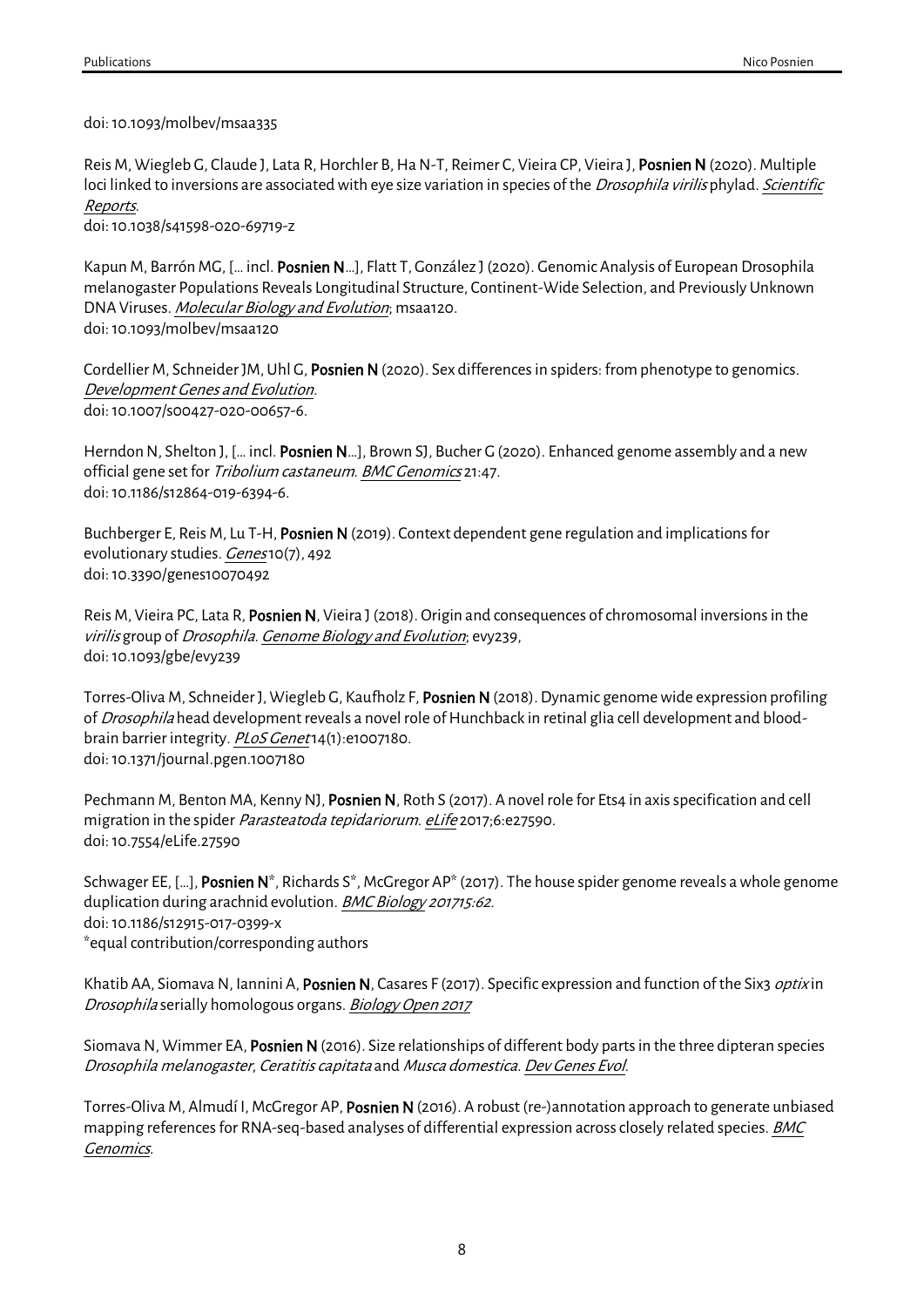Prpic N-M, Posnien N (2016). Size and shape—integration of morphometrics, mathematical modelling, developmental and evolutionary biology. Dev Genes Evol1-4.

Schomburg C, Turetzek N, Schacht MI, Schneider J, Kirfel P, Prpic N-M+ and Posnien N+ (2015). Molecular characterization and embryonic origin of the eyes in the common house spider *Parasteatoda tepidariorum*. EvoDevo 2015, 6:15. +corresponding authors

Hilbrant M, Almudi I, Leite DJ, Kuncheria L, Posnien N, Nunes MDS, McGregor AP (2014). Sexual dimorphism and natural variation within and among species in the *Drosophila* retinal mosaic. BMC Evolutionary Biology 14: 240.

Posnien N\*+, Zeng V\*, Schwager EE, Pechmann M, Hilbrant M, Keefe JD, Damen, WGM, Prpic, NM, McGregor AP, Extavour CG+ (2014). A Comprehensive Reference Transcriptome Resource for the Common House Spider Parasteatoda tepidariorum. PLoS ONE9: e104885. \*equal contribution +corresponding authors

Hogvall M, Schönauer A, Budd GE, McGregor AP, Posnien N, Janssen, R (2014). Analysis of the Wnt gene repertoire in an onychophoran provides new insights into the evolution of segmentation. *EvoDevo* 5: 14.

Janssen R, Posnien N (2014). Identification and embryonic expression of Wnt2, Wnt4, Wnt5 and Wnt9 in the millipede Glomeris marginata (Myriapoda: Diplopoda). Gene Expression Patterns14: 55–61.

Arif S, Hilbrant M, Hopfen C, Almudi I, Nunes MDS, Posnien N, Kuncheria L, Tanaka K, Mitteröcker P, Schlötterer C, McGregor AP (2013). Genetic and Developmental Analysis of Differences in Eye and Face Morphology Between Drosophila simulans and Drosophila mauritiana. Evolution & Development15, 4 (2013): 257–267.

Kittelmann S, Ulrich J, Posnien N, Bucher G (2013). Changes in anterior head patterning underlie the evolution of long germ embryogenesis. Dev Biol 374, 1: 174–184.

Posnien N<sup>\*</sup>, Hopfen C<sup>\*</sup>, Hilbrant M, Ramos-Womack M, Murat S, Schönauer A, Herbert SL, Nunes MDS, Arif S, Breuker CJ, Schlötterer C, Mitteroecker P and McGregor AP (2012). Evolution of Eye Morphology and Rhodopsin Expression in the *Drosophila melanogaster* Species Subgroup. *PLoS ONE 7(5): e37346* \*equal contribution

Fu J\*, Posnien N\*, Bolognesi R, Fischer TD, Rayl P, Oberhofer G, Kitzmann P, Brown SJ, Bucher G (2012). Asymmetrically expressed axin required for anterior development in Tribolium. PNAS 2012 May; 109(20):7782– <sup>7786</sup>.

\*equal contribution

Posnien N<sup>\*</sup>, Koniszewski N<sup>\*</sup>, Hein H, Bucher G (2011). Candidate Gene Screen in the red flour beetle Tribolium Reveals six3 as Ancient Regulator of Anterior Median Head and Central Complex Development. PloS Genet 7(12) \*equal contribution

Posnien N, Koniszewski N, Bucher G (2011). Insect Tc-six4 marks a unit with similarity to vertebrate placodes. Dev Biol 350: 208-216

Steinmetz PRH, Urbach R, Posnien N, Eriksson J, Kostyuchenko RP, Brena C, Guy K, Akam M, Bucher G, Arendt D (2010). Six3 demarcates the anterior-most developing brain region in bilaterian animals. EvoDevo 2010, 1:14

Posnien N, Schinko J, Kittelmann S, Bucher G (2010). Genetics, development and composition of the insect head - A beetle's view. Arthropod Struct Dev 39: 399-410.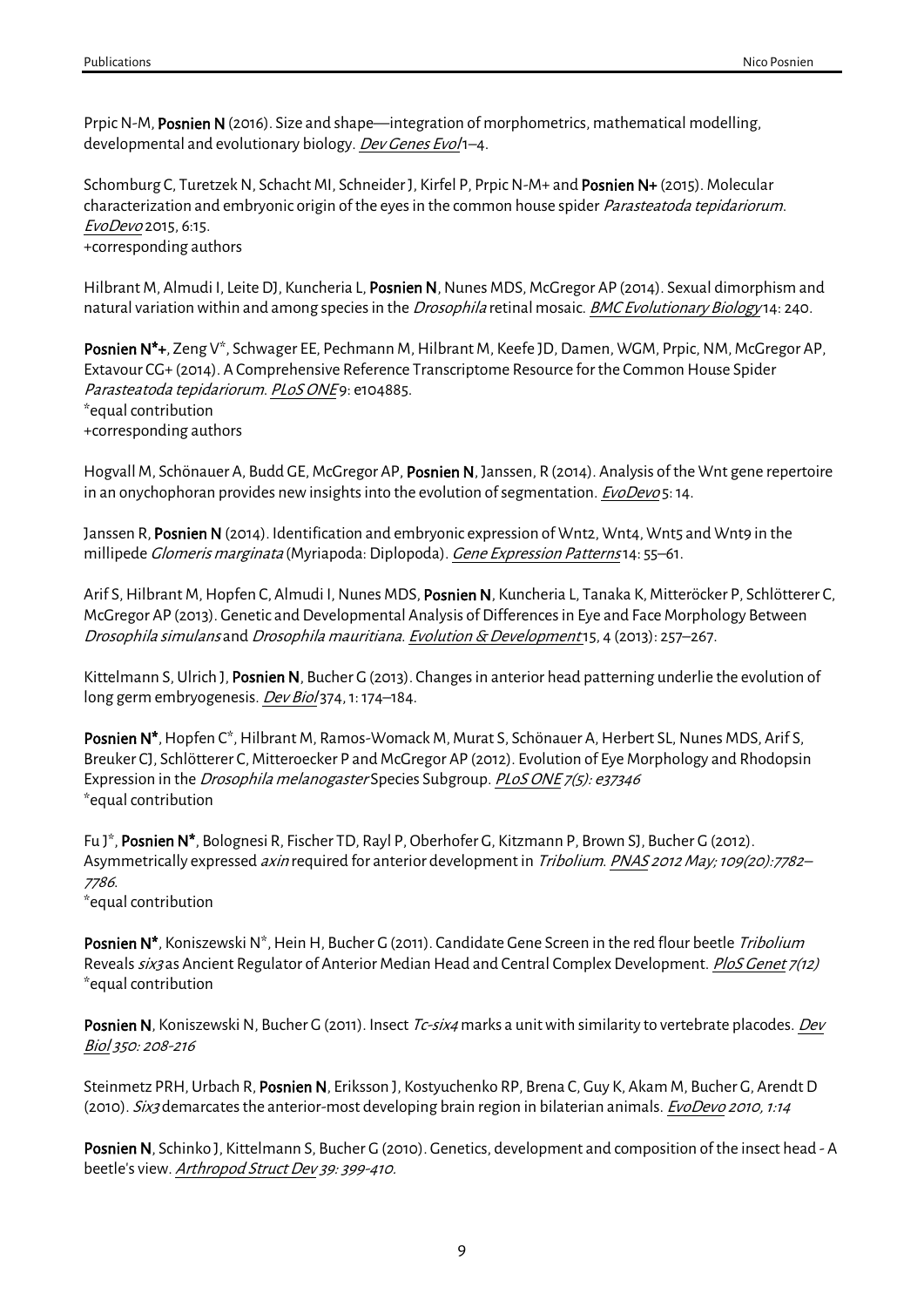Posnien N, Bucher G (2010). Formation of the insect head involves lateral contribution of the intercalary segment, which depends on Tc-labial function. Dev Biol 338: 107-116.

Yang X, Weber M, Zarinkamar N, Posnien N, Friedrich F, Wigand B, Beutel R, Damen WGM, Bucher G, Klingler M, Friedrich M (2009). Probing the Drosophila retinal determination gene network in Tribolium (II): The Pax6 genes eyeless and twin of eyeless. Dev Biol 333: 215-227.

Posnien N, Bashasab F, & Bucher G (2009). The insect upper lip (labrum) is a nonsegmental appendage-like structure. Evol Dev11(5):480-488

Schinko JB, Kreuzer N, Offen N, Posnien N, Wimmer EA, Bucher G (2008). Divergent functions of *orthodenticle*, empty spiracles and buttonhead in early head patterning of the beetle Tribolium castaneum (Coleoptera). Dev Biol 317: 600-613.

Tribolium Genome Sequencing Consortium (including Posnien N) (2008). The genome of the model beetle and pest Tribolium castaneum. Nature 452: 949-955.

## Book chapters

Posnien N (2018) "Phenotyping in evo-devo" in Modelling and Quantitative Approaches to Evo-Devo (section editor: Philipp Mitteröcker) as part of Evolutionary Developmental Biology - A Reference Guide (Editors: Laura Nuño de la Rosa and Gerd B. Müller); pp. 953-964. Cham: Springer International Publishing. doi: 10.1007/978-3-319-32979-6\_121

Posnien N, Schinko J, Grossmann D, Shippy TD, Konopova B, Bucher G (2009) RNAi in the Red Flour Beetle (Tribolium). CSH Protoc 2009: pdb prot5256.

Schinko J, Posnien N, Kittelmann S, Koniszewski N, Bucher G (2009) Single and double whole-mount in situ hybridization in red flour beetle (Tribolium) embryos. CSH Protoc 2009: pdb prot5258.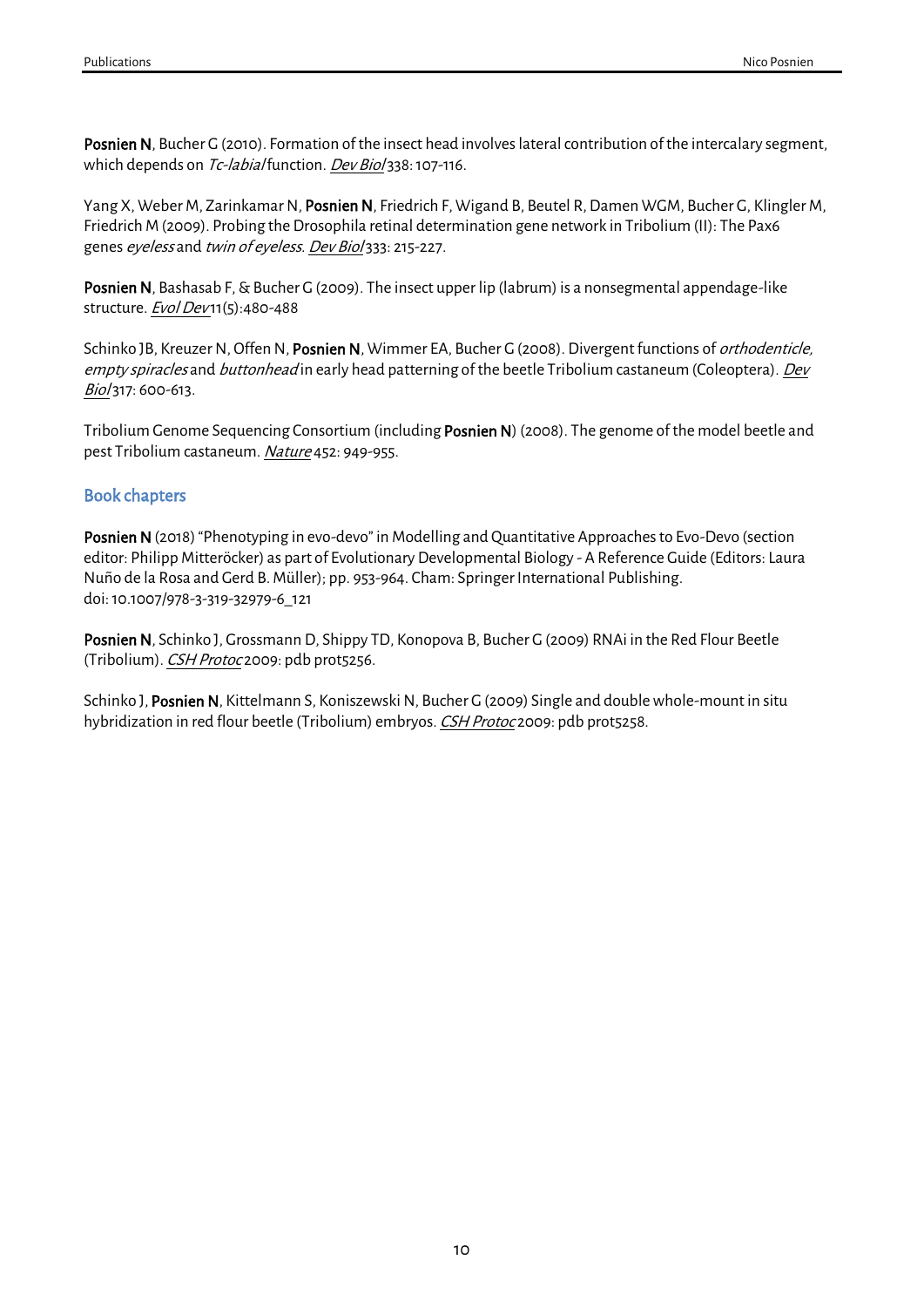# Funding Statement

## **Submitted**

| June 2022           | DFG Sequencing Grant<br>"Identification of loci underlying local adaptation in European Drosophila<br>populations"<br>Co-applicants: Claudia Fricke (Halle), Sonja Grath (LMU München)                                                                                                                                                                             |
|---------------------|--------------------------------------------------------------------------------------------------------------------------------------------------------------------------------------------------------------------------------------------------------------------------------------------------------------------------------------------------------------------|
| <b>March 2022</b>   | Participating Researcher with project proposal as part of DFG Research Training<br>Network "Functional genetics in emerging animal model organisms reveals the<br>diversity of gene function in development and pest control (GönomiX)" (member<br>of the steering committee)                                                                                      |
| <b>Ongoing</b>      |                                                                                                                                                                                                                                                                                                                                                                    |
| from September 2022 | DFG Grant as part of Priority Programme "Genomic Basis of Evolutionary<br>Innovations (GEvol)" (SPP 2349) (Collaborative project with five PIs, total funding<br>volume: 553,530 EUR incl. 2 PhD positions; 211,900 EUR assigned to me)<br>"Gene and genome duplication and phenotypic novelties - Insights from spiders<br>and insects"<br>Grant Nr.: PO 1648/6-1 |
| since July 2020     | Extension of DFG Emmy Noether Fellowship (1 year; 217.050 EUR, including<br>consumables, my own salary, 1 Postdoc position, student assistants)<br>"Evolution of gene expression and gene regulation during head development in<br>Drosophila americana and D. novamexicana"<br>Grant Nr.: PO 1648/3-2                                                             |
| since May 2019      | DFG Sequencing Grant (Research Grant; 3 years; 137.127 EUR)<br>"Gene expression divergence during <i>Drosophila</i> head development on single cell<br>resolution"<br>Grant Nr.: PO 1648/4-1                                                                                                                                                                       |
| since November 2015 | DFG Emmy Noether Fellowship (3 years + 1 +1; 1.028.770 EUR + 342.050 EUR,<br>including consumables, my own salary, 2 PhD positions (6 years), 1 Postdoc<br>position (4 years), student assistants)<br>"Evolution of the gene regulatory network underlying head development in<br>closely related Drosophila species"<br>Grant Nr.: PO 1648/3-1                    |
| <b>Completed</b>    |                                                                                                                                                                                                                                                                                                                                                                    |
| December 2018       | PhD position funded by Niedersächsisches Ministerium für Wissenschaft und<br>Kultur as part of the International Max Planck Research School for Genome<br>Science (IMPRS-GS)                                                                                                                                                                                       |
| October 2016        | PhD position funded by RTG 1644 "Scaling Problems in Statistics" (joint PhD<br>position with Henner Simianer, Dpt. of Animal Breeding, Göttingen)                                                                                                                                                                                                                  |
| April 2016          | GGNB-Junior Group Stipend (12 months, 1.365 EUR/month fellowship for one PhD<br>student, 103 EUR/month consumables)                                                                                                                                                                                                                                                |